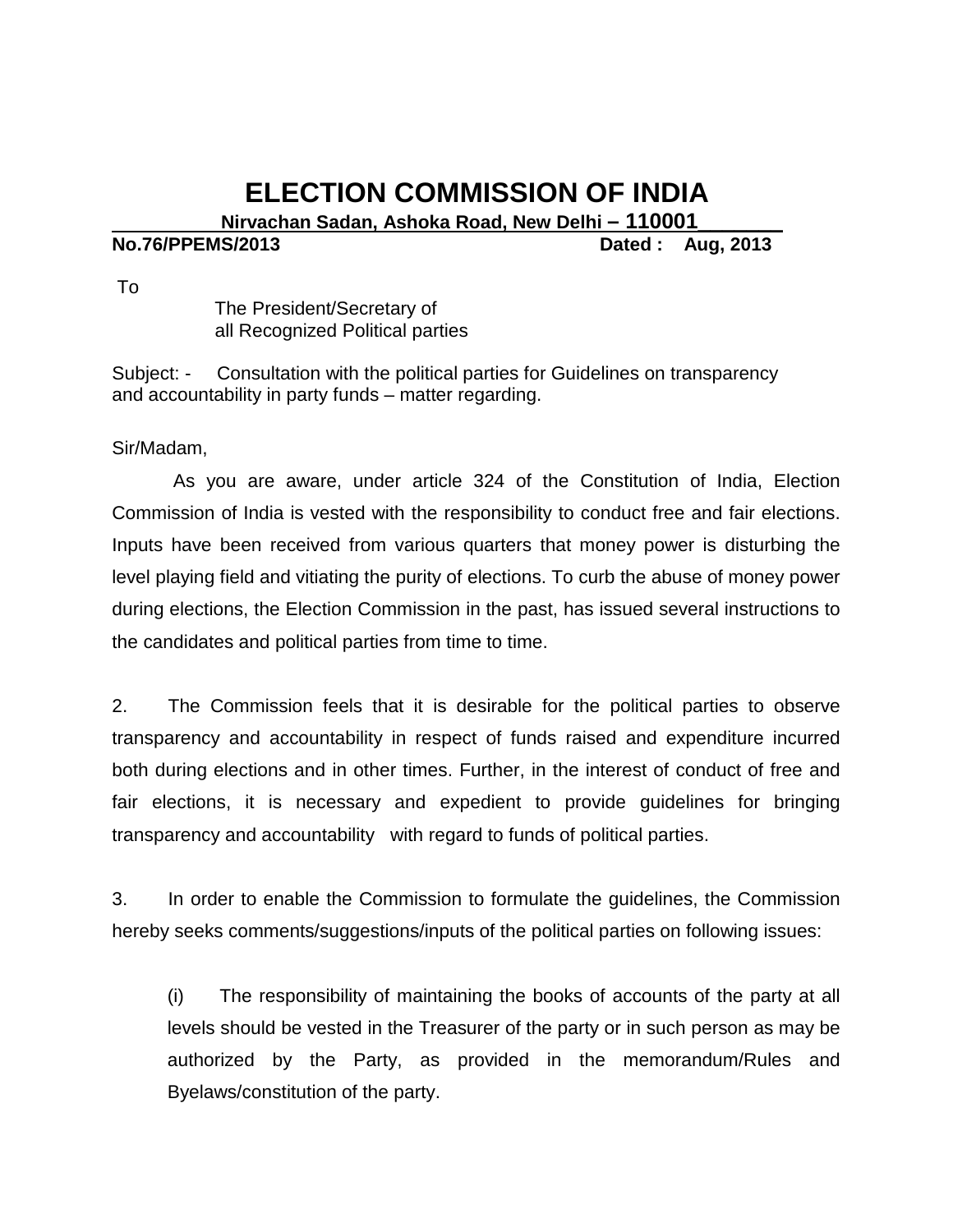(ii) The Treasurer of the political party or such person authorized by the party should maintain consolidated accounts at the central party headquarters (including all State and local units) in such books of accounts and in such accounting methods as required for audit purpose, conforming to the accounting standards issued by the Institute of Chartered Accountants of India (ICAI).

(iii) The authorized office bearer of each registered political party should issue appropriate acknowledgment/ receipt to persons or companies or others for every amount of contribution or donation or sum received from them and to maintain such details, as required for audit purpose, conforming to the accounting standards.

(iv) All such donations/contributions/sum received should be deposited in the bank account(s) of political party within a reasonable time.

(v) The Treasurer or the authorized office bearer of the party should ensure that all funds raised for the party are used only for activities, as enshrined in its memorandum/Rules and Byelaws/constitution.

(vi) Where the party provides any lump sum amount to its candidates for meeting their election campaign expenses, it should be ensured that such amount is given only by crossed account payee cheque or draft or by RTGS or NEFT or internet transfer; that the amount does not exceed the ceiling prescribed for such candidates; and that before filing its election expenditure statement with the Commission, the party obtains utilization certificate from such candidates for funds disbursed to them that it has been spent for defraying their election expenses.

(vii) The Treasurer or authorized office bearer of the party should ensure that any payment or aggregate of payments made from the party account to any person or company or agency, exceeding Rs.20,000/- in a day is done only by crossed a/c payee cheque or draft or by RTGS or NEFT or through internet transfer.